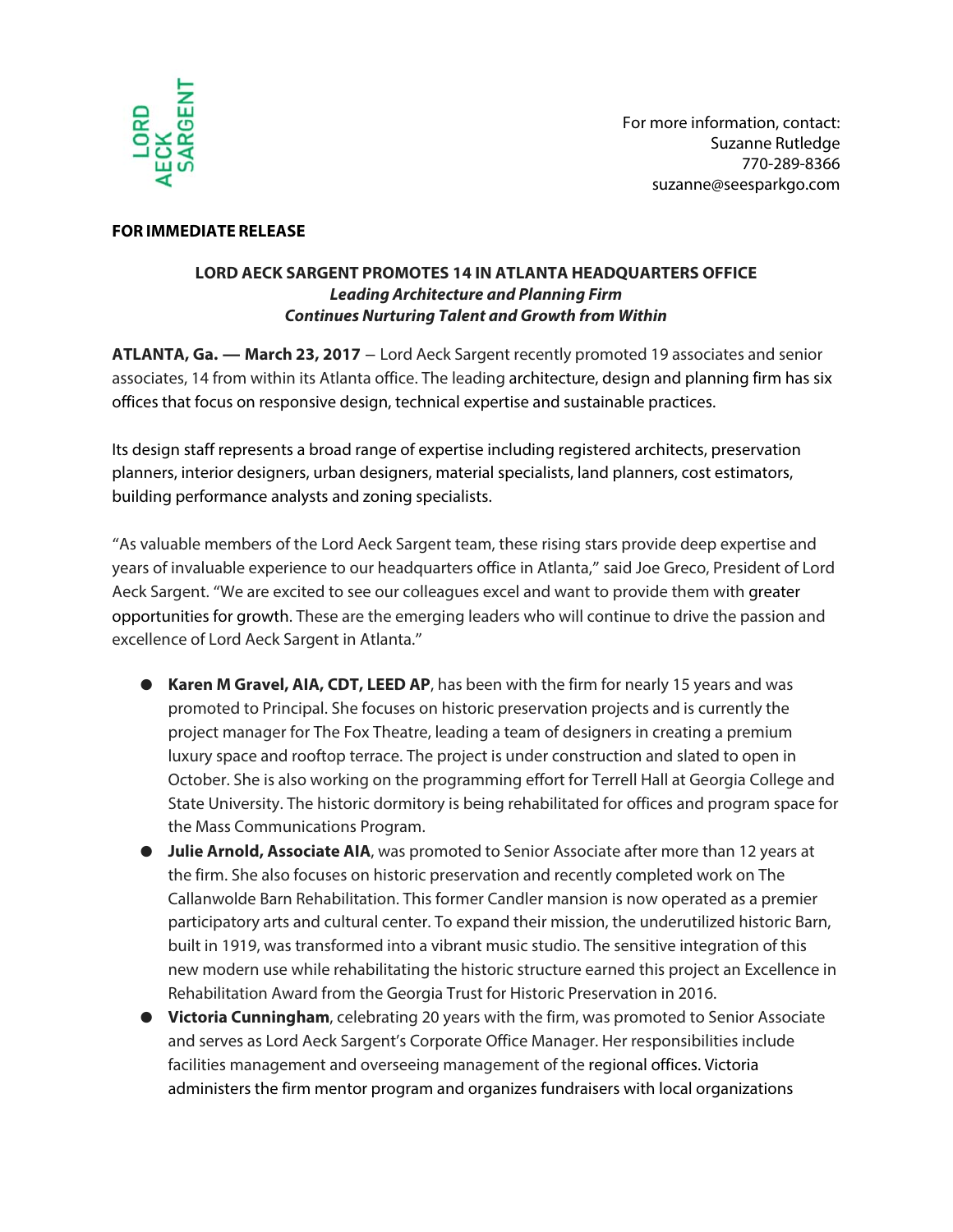including PADV (Partnership Against Domestic Violence), The Atlanta Food Bank, Camp Twin Lakes and Susan G. Komen.

- **Chris Fender** was promoted to Senior Associate. With Lord Aeck Sargent since 2003, Chris' current projects include Broadstone Yards, a multi-family apartment project in Atlanta and Modera Vinings, a mixed-use project in Cobb County with residences and retail space. Chris recently completed 675 N. Highland, a mixed-use project in the Poncey-Highland neighborhood with residences, retail space and office space.
- **Charlotte Blue** was promoted to Associate. She has worked on several recent projects as interior designer including The Fox Theatre, Broadstone Court, Broadstone Midtown, Broadstone Windy Ridge, Broadstone West Midtown and Broadstone 8 South.
- **Sarah Colvin-Pitts, RA**, was promoted to Associate. She is the project architect of Crescent NoDa, a 380,000-square-foot housing and mixed-use development in Charlotte, N.C.
- **Dalen Faughn, AIA, CDT**, was promoted to Associate. He is currently working as project architect on The Charles, a high-rise mixed-use condominium project in Buckhead.
- **Eva Hare** was promoted to Associate and serves as Corporate Business Administrator. Eva is a project accountant for project managers in both the Atlanta and Lexington offices, as well as providing marketing support primarily for the Urban Design and Planning service area.
- **Monica Harvey, RA**, was promoted to Associate. She is currently working as project architect on Anthem, 246 units over restaurant and retail located directly on Old Fourth Ward Park, slated for completion in fall 2017. She is also working as project architect with Brock Hudgins Architects on 670 DeKalb Avenue, an extension of the Beltline past Krog Street Market. It includes the extension of the path with mixed retail, large terraces overlooking the path and residential units.
- **Knox Jolly**, Associate, has recently worked as project architect on Seventh Midtown, a mixeduse condominium located in midtown Atlanta. Seventh Midtown was recently awarded the AIA Atlanta Honor Award for best multi-family dwelling. Knox is currently the project architect on The Charles, an 18-story mixed-use condominium located in Buckhead. The Charles is slated to break ground in 2017.
- **Chuk Lindberg, RA**, was promoted to Associate. Chuk leads construction administration for Broadstone Midtown, a multi-family residential building, and Broadstone Ridge, a multi-family residential building near Suntrust Park in Smyrna.
- **Sarah McConnell, AIA, LEED AP**, was promoted to Associate. She is the project architect for Modera Cumberland/Vinings for Mill Creek Residential, a mixed-use, multi-family project currently under construction. She is also project manager for the new Student Life Center at Sherman College of Chiropractic in Boiling Springs, S.C.
- **Rebecca Ross, RA**, was promoted to Associate and has focused her efforts most recently on the design of the UNG Convocation Center. The 103,000-square-foot project will serve as a multi-use arena for the University of North Georgia.
- **Neil Weekley, LEED AP BD+C**, was promoted to Associate. A project manager in the Housing & Mixed Use practice area, he is working on a number of projects in the Atlanta area and beyond.